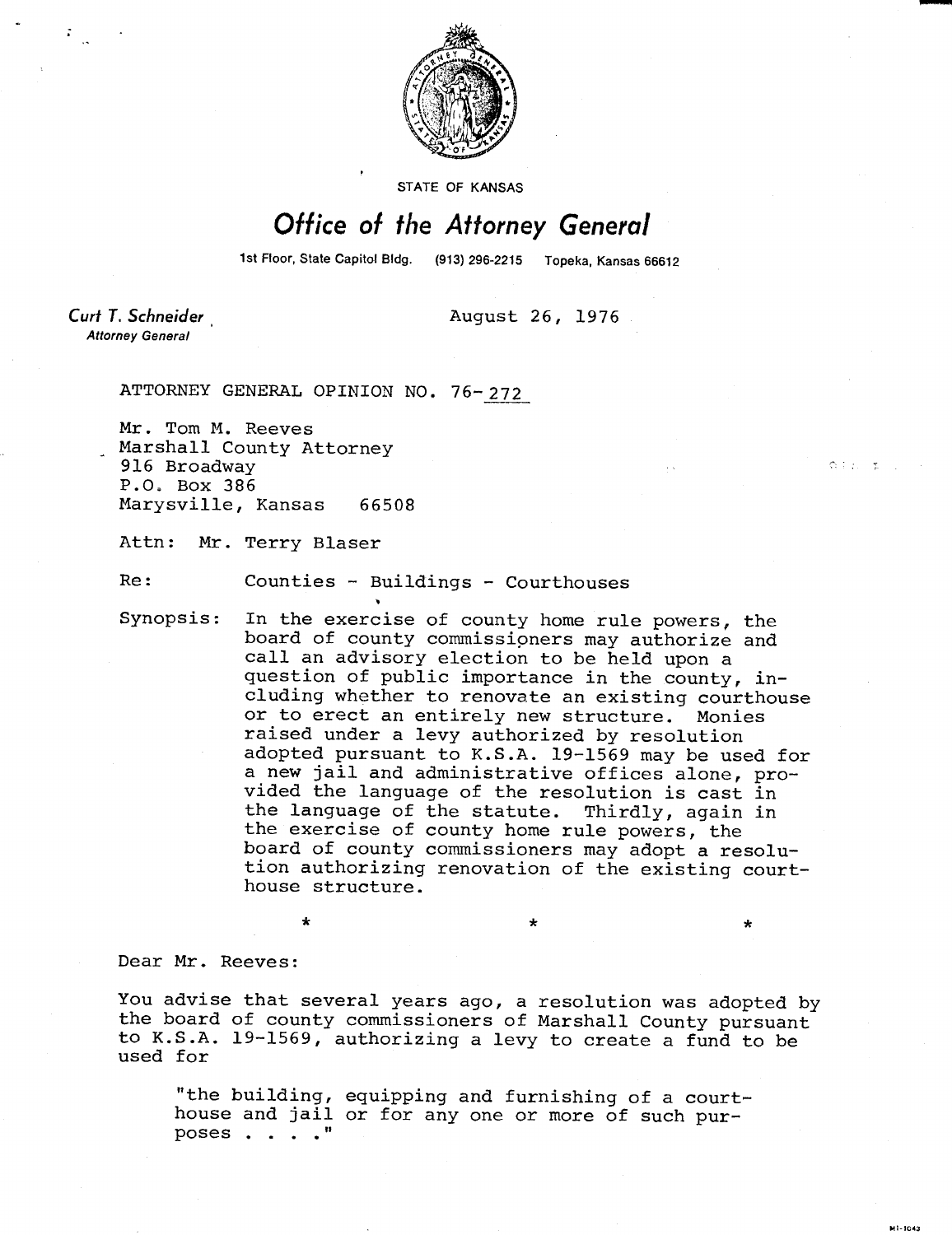Mr. Tom Reeves Page Two August 26, 1976

Since that time, the' feasibility of preserving the existing courthouse has been reviewed. In the course of these deliberations, the question has arisen whether the board of county commissioners may authorize and call an advisory election, to be held at the time of the November general election, on the question whether to erect a new courthouse or to renovate the existing structure.

I enclose a photocopy of an opinion dated May 3, 1972, addressed by Attorney General Vern Miller to Joe L. Levy, then city attorney of the City of Coffeyville, concluding that it is within the lawful authority of a city governing body, in the exercise of constitutional home rule powers vested in the city under Article 12, § 5 of the Kansas Constitution, to authorize the holding of an advisory election upon a question of public importance. In that opinion, it was pointed out that counties had no such power, and must look in each instance to express statutory authority.

Since that time, of course, counties have been granted broad powers of "local legislation and administration" to transact county business as they deem appropriate. In my view, the comments in the enclosed opinion concerning cities now apply equally to counties. In the exercise of their general legislative and administrative powers, the board of county commissioners may authorize the holding of an advisory election upon a question of local public importance. Certainly, the decision to erect a new courthouse or to preserve the existing building is a matter of county business, and it is a local question. There being no statutory prohibition against advisory elections, the board is free to call one by adoption of the appropriate resolution and to authorize the expenditure of county funds therefor.

Secondly, you inquire whether the funds derived from the levy made pursuant to the old resolution, adopted under K.S.A, 19-1569, supra, may be used for the construction of a new jail and administrative offices only.

The language of K.S.A. 19-1569 authorizes use of the funds for the building, equipping and furnishing of a courthouse and jail or "for any one or more of such purposes." Assuming that the language of the resolution is cast in the language of the statute, the proceeds from the levy may be used for a new courthouse or a new jail or both, and the use of the proceeds for jail and administrative offices alone would be fully within the authority of the board.